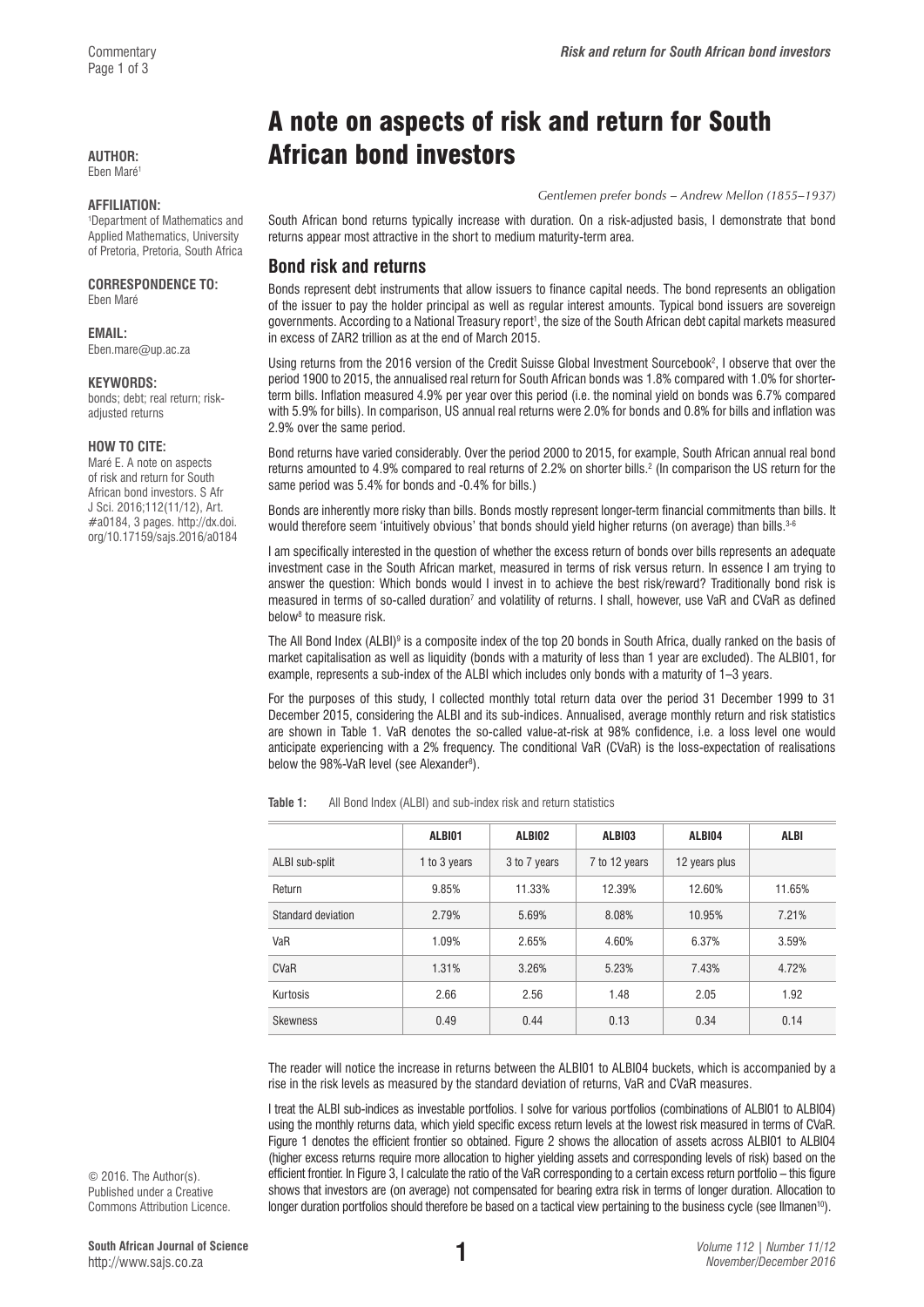

**Figure 1:** Efficient frontier.



Figure 2: Efficient frontier allocation.



**Figure 3:** Excess return per unit of VaR (98% confidence level).